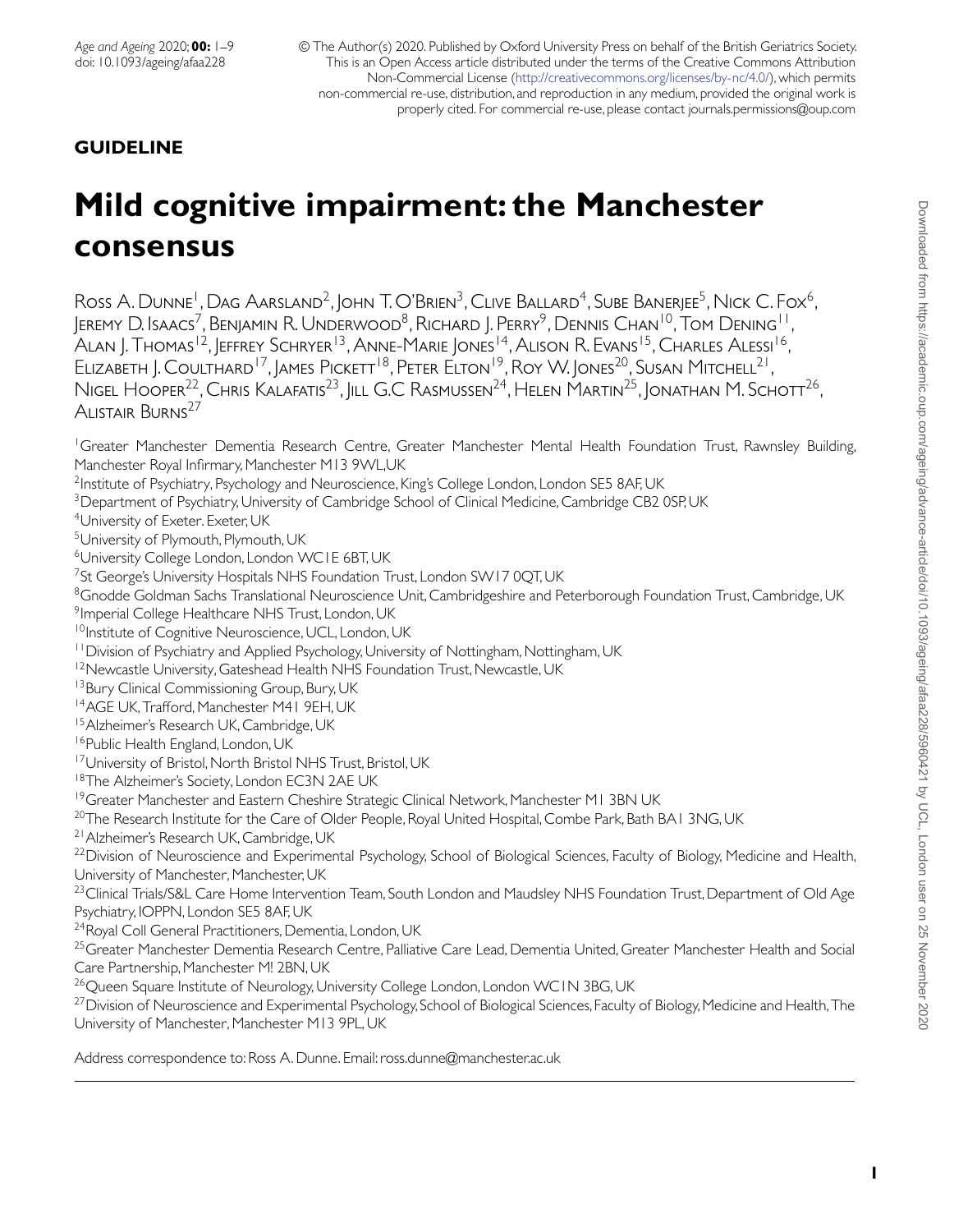## **Abstract**

Given considerable variation in diagnostic and therapeutic practice, there is a need for national guidance on the use of neuroimaging, fluid biomarkers, cognitive testing, follow-up and diagnostic terminology in mild cognitive impairment (MCI). MCI is a heterogenous clinical syndrome reflecting a change in cognitive function and deficits on neuropsychological testing but relatively intact activities of daily living. MCI is a risk state for further cognitive and functional decline with 5–15% of people developing dementia per year. However, ∼50% remain stable at 5 years and in a minority, symptoms resolve over time. There is considerable debate about whether MCI is a useful clinical diagnosis, or whether the use of the term prevents proper inquiry (by history, examination and investigations) into underlying causes of cognitive symptoms, which can include prodromal neurodegenerative disease, other physical or psychiatric illness, or combinations thereof. Cognitive testing, neuroimaging and fluid biomarkers can improve the sensitivity and specificity of aetiological diagnosis, with growing evidence that these may also help guide prognosis. Diagnostic criteria allow for a diagnosis of Alzheimer's disease to be made where MCI is accompanied by appropriate biomarker changes, but in practice, such biomarkers are not available in routine clinical practice in the UK. This would change if disease-modifying therapies became available and required a definitive diagnosis but would present major challenges to the National Health Service and similar health systems. Significantly increased investment would be required in training, infrastructure and provision of fluid biomarkers and neuroimaging. Statistical techniques combining markers may provide greater sensitivity and specificity than any single disease marker but their practical usefulness will depend on large-scale studies to ensure ecological validity and that multiple measures, e.g. both cognitive tests and biomarkers, are widely available for clinical use. To perform such large studies, we must increase research participation amongst those with MCI.

**Keywords:** mild cognitive impairment, dementia, biomarkers, amyloid, tau, CSF, clinical trials, risk reduction, cerebrovascular, neurodegeneration, Alzheimer's, Lewy body, neuropsychology, neuroimaging, older people

# **Background**

In November 2019, four of the authors (JS, DA, JOB and AB) convened a consensus meeting of researchers, clinicians and other stakeholders in Manchester, UK. The objective was to consider the evidence base for the clinical and heuristic utility of the mild cognitive impairment (MCI) concept and provide a roadmap for future clinical practice and translational research across the UK. During the one-day seminar, we attempted to describe the scope of use of MCI as a diagnostic category, determine its utility and explore the implications of its continued use in research and clinical practice. There have been previous attempts to generate consensus on the utility of the term 'Mild Cognitive Impairment' [\[1\]](#page-7-0), and there is some agreement that defining an atrisk cognitive state may usefully describe patient cohorts at a population level. However, only 5–15% of people with MCI progress to dementia every year. Therefore, in the absence of treatments to slow or halt neurodegeneration, the heterogeneity of the syndrome and the variability of the ensuing trajectory create uncertainty about whether a diagnosis of MCI *per se* is helpful or harmful for the individual. A 'diagnosis' of MCI may present an opportunity for vascular risk reduction and behavioural change in some people, but without clear communication of prognosis might also lead to illness behaviour or increased healthcare utilisation and carer stress. In this paper, we aim to create a tractable problem statement as a framework for future national guidance on minimum standards in diagnosis and management of MCI.

# **Diagnostic criteria**

MCI is defined as objective cognitive impairment on neurocognitive testing in the absence of significant impairment of instrumental activities of daily living(ADL) [\[2\]](#page-7-1). This cognitive state is not always accompanied by a subjective awareness of cognitive impairment, so collateral history is important. Conversely, a subjective awareness of cognitive impairment is not always accompanied by objective evidence of either a personal trajectory of cognitive or functional decline or lower than normal cognitive functioning for age, a state somewhat controversially labelled 'subjective cognitive decline' [3].

The definition of MCI in an individual or a cohort depends on which cognitive tests are used and the determination of 'impairment' in instrumental ADLs. The presence or absence of MCI is therefore dependent on the sensitivity and specificity of the tests used, population norms and estimates of premorbid cognitive functioning. Without clear collateral history, decline in an individual's cognitive functioning may be inferred from previous peak occupational or educational attainment [4, 5]. Where doubt remains, two tests separated in time may be required. Using normative neuropsychological criteria, e.g. performance 1.5 standard deviations (SD) lower than the population mean, relies on the availability of comprehensive cognitive testing and well-developed ageand education-adjusted population norms [6]. Using a 1.5 SD cut-off is more sensitive to decline than a 2-SD cutoff [\[7\]](#page-7-2), but necessarily less specific. In addition, any such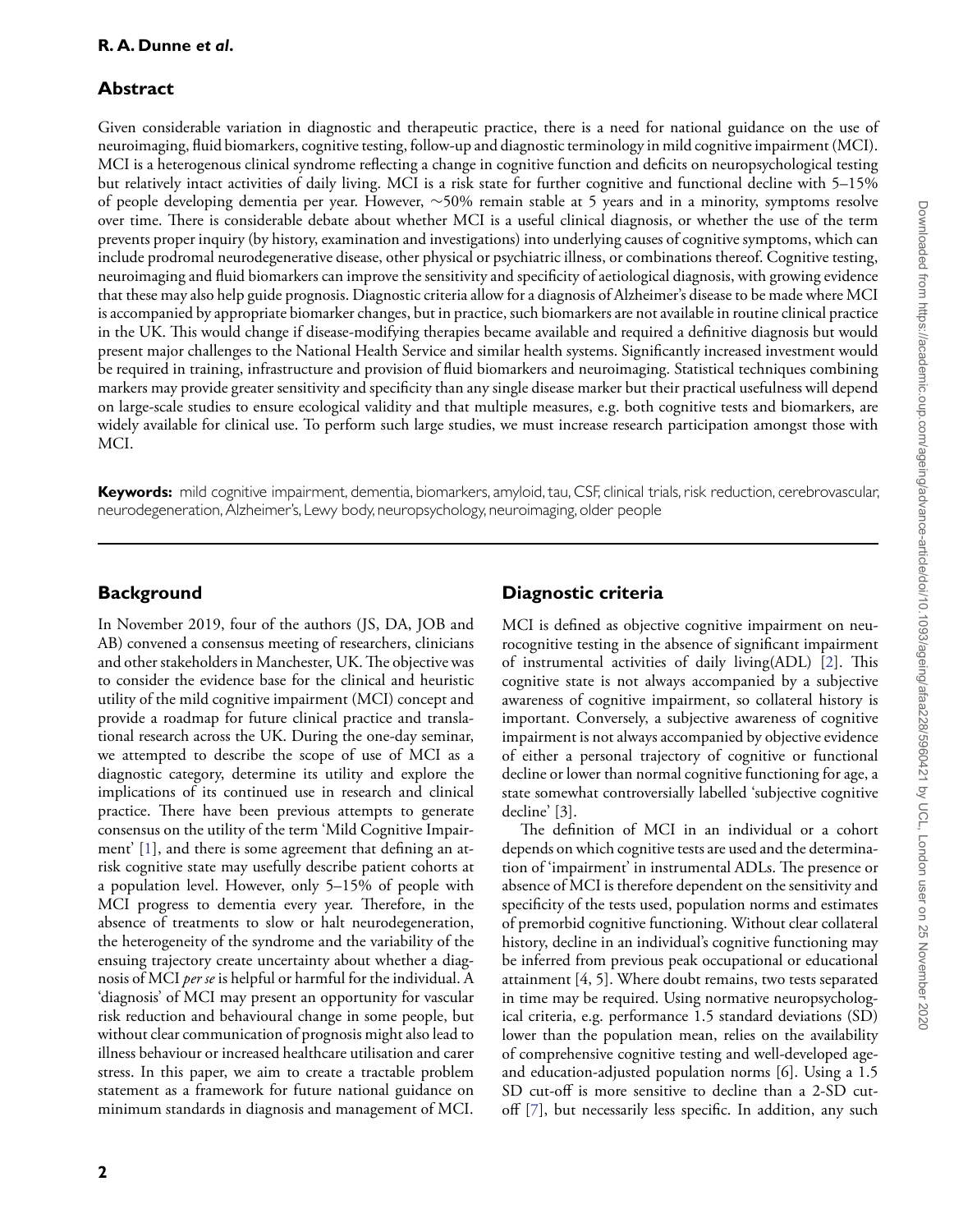cut-off is arbitrary, and there will be individuals (7% at the 1.5 SD cut-off) who score and have always scored lower than their age-matched peers. Many of these people have stable, normal cognitive function, but may come to medical attention due to age-associated comorbidity, depression or other disorders. Similarly, those with premorbid high cognitive scores have further to decline before reaching the cutpoint for impairment and may sometimes be labelled with 'subjective cognitive impairment' before MCI.

Diagnostic criteria for 'MCI' have developed over many decades and international consensus criteria have been developed [2, 8–11]. We now know that neurodegenerative diseases develop many years before symptoms are observed. When applied to cognitively normal populations, imaging and fluid biomarkers of pathological changes underpinning Alzheimer's disease and other common causes of dementia has led to the definition of prodromal (MCI) and preclinical stages [12]. Age remains the biggest risk factor for the development of cognitive impairment but many other factors including socioeconomic status, genetics, education, environmental exposure and other comorbidities, e.g. midlife cardiovascular risk, are associated with worse later-life cognitive function [13–15].

#### **Prevalence and incidence of MCI**

The incidence and prevalence rates of MCI are heterogeneous across studies due to variation in definitions and diagnostic criteria. The COSMIC collaboration [\[8\]](#page-7-3) found an MCI prevalence of 6% in those over 60 years of age across 11 studies, and the updated American Academy of Neurology guideline estimated 6.7% prevalence in 65–69 year olds and 25% for ages 80–84 [\[16\]](#page-7-4). A recent meta-analysis estimated 22.5 new cases per 1000 person-years in the 75–79 age group and 60/1000 person-years in the over 85s [17], noting significant heterogeneity in cohort definitions and cognitive measures. There is widespread variation in the rates of MCI diagnosis across UK memory services. Some rarely if ever diagnose the condition, whereas other services' rates may be 20% or more [18].

## **Aetiology**

MCI is defined as a syndrome, agnostic of aetiology, so its underlying causes are heterogeneous. Importantly, not everyone with MCI has a neurodegenerative disease. Neither does every individual have a single underlying cause for their cognitive impairment. Clinical identification of prodromes of Alzheimer, Lewy body, vascular and frontotemporal dementias (FTD) is important, but not always possible, partly because as age increases, overlapping neuropathological processes are the rule [\[19\]](#page-7-5). In older people, significant physical comorbidity can create complex interactions between cognitive impairment and frailty. In those with major mental health problems like depressive illness, cognitive impairment can be a prominent component, potentially masking or acting synergistically with underlying neurodegeneration. Sometimes, such states form the part of a spectrum of disorders with variably overlapping: health anxiety, cognitive sequelae of psychiatric illness (particularly depressive symptoms) and functional neurological disorders. This spectrum, commonly defined as 'Functional Cognitive Disorder' is associated with significant subjective distress, which may not be relieved by negative investigation results [\[20\]](#page-7-6). This heterogeneity of aetiologies between and within individuals with cognitive impairment creates wide variation in diagnosis, prognosis and therapeutic approach. Without tissue-based diagnosis, clinico-pathological correlation is exceptionally poor, both in leading centres and routine practice [\[21\]](#page-7-7), also in UK routine practice [9].

## **Research diagnostic criteria**

Reducing phenotypic heterogeneity in interventional studies increases statistical power and consistent definition of MCI may prevent inappropriate exposure to experimental medicines [\[22,](#page-7-8)[23\]](#page-7-9). In observational studies, strict criteria reduce confounding, improving the validity of findings. It is common for diagnostic criteria to start in a research setting and then to move into the clinic over time beginning with tertiary/specialist clinics; criteria commonly also develop over time. One example is the evolution of the MCI concept from a purely amnestic syndrome to include non-amnestic impairments and from single domain complaints to multidomain impairment, which may have implications both for the underlying pathology and risk of progression. Similarly, the use of biomarkers has begun to transition from research to clinical practice, initially led by structural imaging to exclude alternative pathologies and latterly to provide positive evidence for neurodegeneration or cerebrovascular disease. More recently, molecular markers for specific pathologies have become available [2, 24, 25]. The US Food and Drug Administration has recently issued draft guidance on the use of biomarkers for clinical trial recruitment. The move from research to clinical use must be evaluated in terms of its utility to the patient, especially in the absence of diseasemodifying treatments. The earnest pursuit of population 'homogeneity', vital to some research efforts, needs to be moderated in the clinic with an appreciation of individual patients' complexity, comorbidity and individual wishes and the relative cost–benefit for the individual and the wider healthcare system of procedures and testing.

## **The course of MCI**

In keeping with aetiological heterogeneity, rates of progression in MCI are variable. In studies lasting over 5 years, annual rates of progression to dementia have been estimated at between 8 and 15% [26], but there is considerable variation (16% in the Alzheimer's Disease Neuroimaging Initiative cohort). Factors predicting faster progression are shown in [Box 1.](#page-3-0) In UK clinical practice, the duration of follow-up is a source of considerable practice variation [\(Box 2\)](#page-3-1). Many memory clinics will discharge patients with MCI diagnoses to primary care until and unless they deteriorate, despite the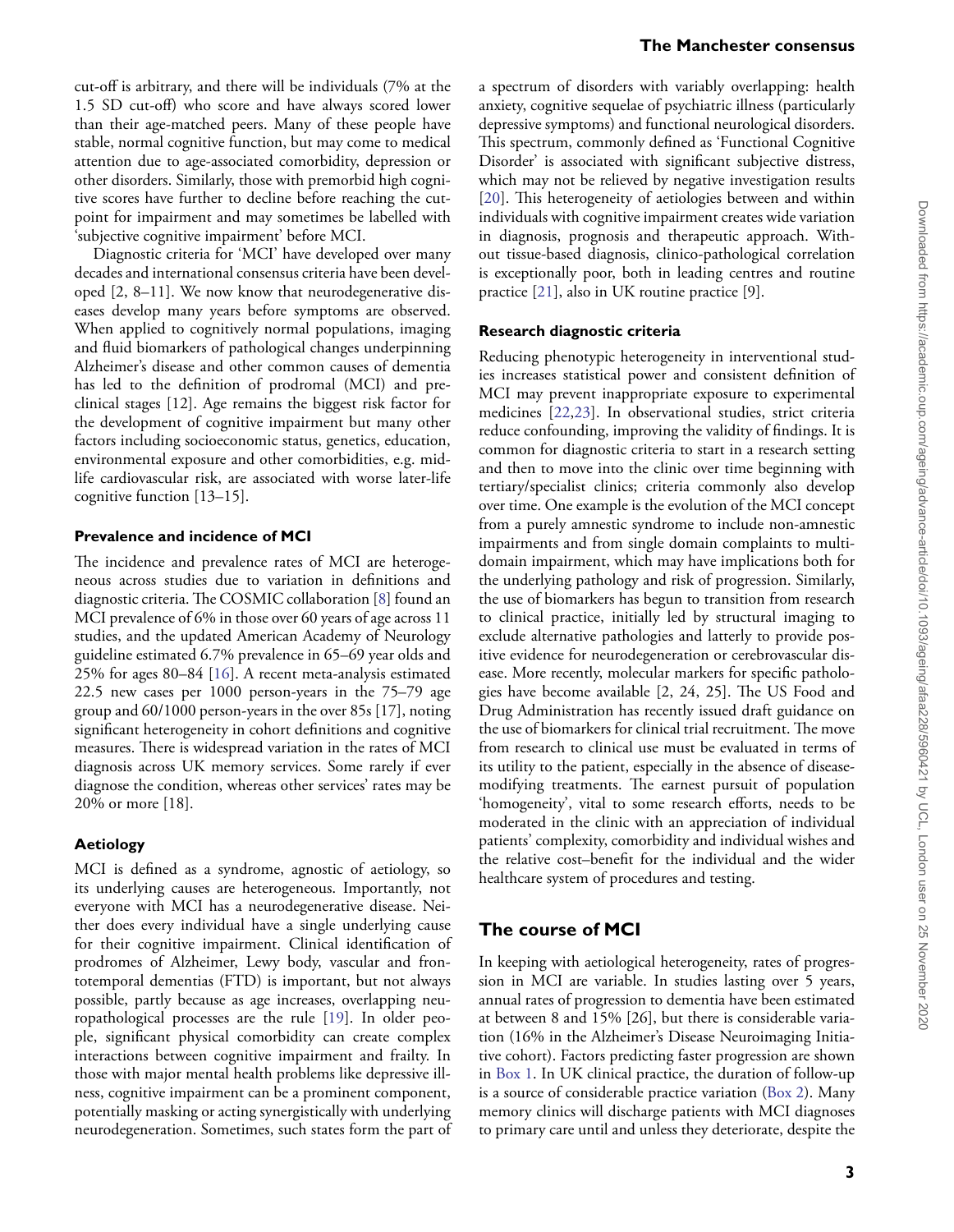## **R. A. Dunne** *et al***.**

National Institute for Health and Care Excellence (NICE)'s 2006 Dementia Guideline recommending annual follow-up (the advice in section 1.3.3.3 arguably still relevant as the 2018 guidance did not include MCI [\[27,](#page-7-10)[28\]](#page-7-11)). Other practice guidelines also recommend follow-up on an annual basis [\[16\]](#page-7-4). Rarely, memory services follow the course of cognitive impairment until the threshold for dementia is reached, or no further deterioration is expected. Full implementation of a policy of annual follow-up would have enormous implications for services in acute and mental health trusts across the UK, necessitating significant investment.

## <span id="page-3-0"></span>**Box 1** Factors predicting more rapid progression to dementia

- 1. Amnestic subtype [80, 81]
- 2. Multidomain impairment [82]
- 3. Worse cognitive impairment [80]
- 4. Significant cerebral WMH [83]
- 5. APOE4 carrier status
- 6. Abnormal brain  $AB_{1-42}$  on PET or CSF analysis
- 7. Abnormal tau on PET or CSF analysis
- 8. Significant atrophy
	- a. Focal hippocampal (MTA score)
	- b. Global cerebral atrophy/ventricular enlargement out of keeping with age
- 9. Evidence of a personal trajectory of decline
- 10. Depression
- 11. Frailty
- 12. Delirium
- 13. Poor glycaemic control

#### <span id="page-3-1"></span>**Box 2** Potential sources of variability in MCI diagnostic practice

- Referral pathways
- Specialist training
- Care setting
- Lack of NICE guidance on minimum diagnostic standards
- Investigation availability
	- Imaging
	- CSF biomarkers
- Expertise availability
- Neuropsychology
- Dementia neuroradiology
- Implementation of diagnostic criteria [84]

## **Primary prevention**

Prevention of the underlying causes of MCI is a major public health challenge. The high numbers of people with dementia and cognitive disorders and their economic impact mean effective public health response is a priority [13]. Reducing cardiovascular risk factors, treating depression, minimising anticholinergic burden and treatment of comorbid conditions including sensory impairments, all have a role in

improving cognitive health. Control of midlife hypertension, smoking cessation and the promotion of social, physical and intellectual activity should be priorities at national and international levels [29]. World Health Organization guidelines currently recommend a Mediterranean diet, reductions in alcohol and targeting obesity amongst other individual interventions with variable levels of evidence [30].

## **Secondary prevention and management**

Patients and the public should be informed about the opportunities for risk reduction. Multidomain interventions including diet and lifestyle alongside cognitive training have demonstrated some effectiveness [31, 32]. Their translation into routine clinical practice would require a significant investment in cognitive health that is currently not evident in, e.g. the National Health Service (NHS) long-term plan. Those with more severe or multidomain impairment who are at the greatest risk of progression may benefit from more frequent follow-up, with the opportunity to combine cognitive and physical health checks in primary care as routine. This setting may also offer the opportunity to address sensory deficits and other remediable risk factors for progression.

Acetylcholinesterase inhibitors (AChEIs) have been shown to be ineffective in the management of 'all cause' MCI as clinically defined, and although they are cheap and generally well tolerated, may cause gastrointestinal and cardiac side effects [\[33\]](#page-7-12). It is possible that some biomarkerdefined subgroups might benefit more from AChEIs or Memantine, but this requires further study. The advent of disease-modifying medications would offer a chance to address underlying primary neurodegenerative pathologies, turning Alzheimer, Lewy body and frontotemporal lobar degeneration into chronic cognitive conditions to be managed in the context of comorbidities. However, these conditions will probably only be treatable if diagnosed using molecular methods at an early stage.

## **The role of cognitive testing**

The level of specialist knowledge and experience required to administer and interpret many neuropsychological tests is high, which can limit patient access. Simpler, bedside screening tests like the mini-mental state examination (MMSE) [\[34\]](#page-7-12) and montreal cognitive examination (MoCA) [\[35\]](#page-7-12) have utility but may exhibit ceiling effects in those with the mildest levels of impairment or high pre-morbid cognitive function. More detailed and sensitive tests may help in early detection but are not always available, and a personal trajectory of decline based on repeated testing may be most sensitive in patients who at baseline differ from the population mean. The boundary between MCI and subjective cognitive impairment is complex and necessarily arbitrary in some cases, depending on a complex interaction between the properties of the test used including ceiling effects and the patient's educational attainment, language and cultural factors. Population-normed tests may produce false-negative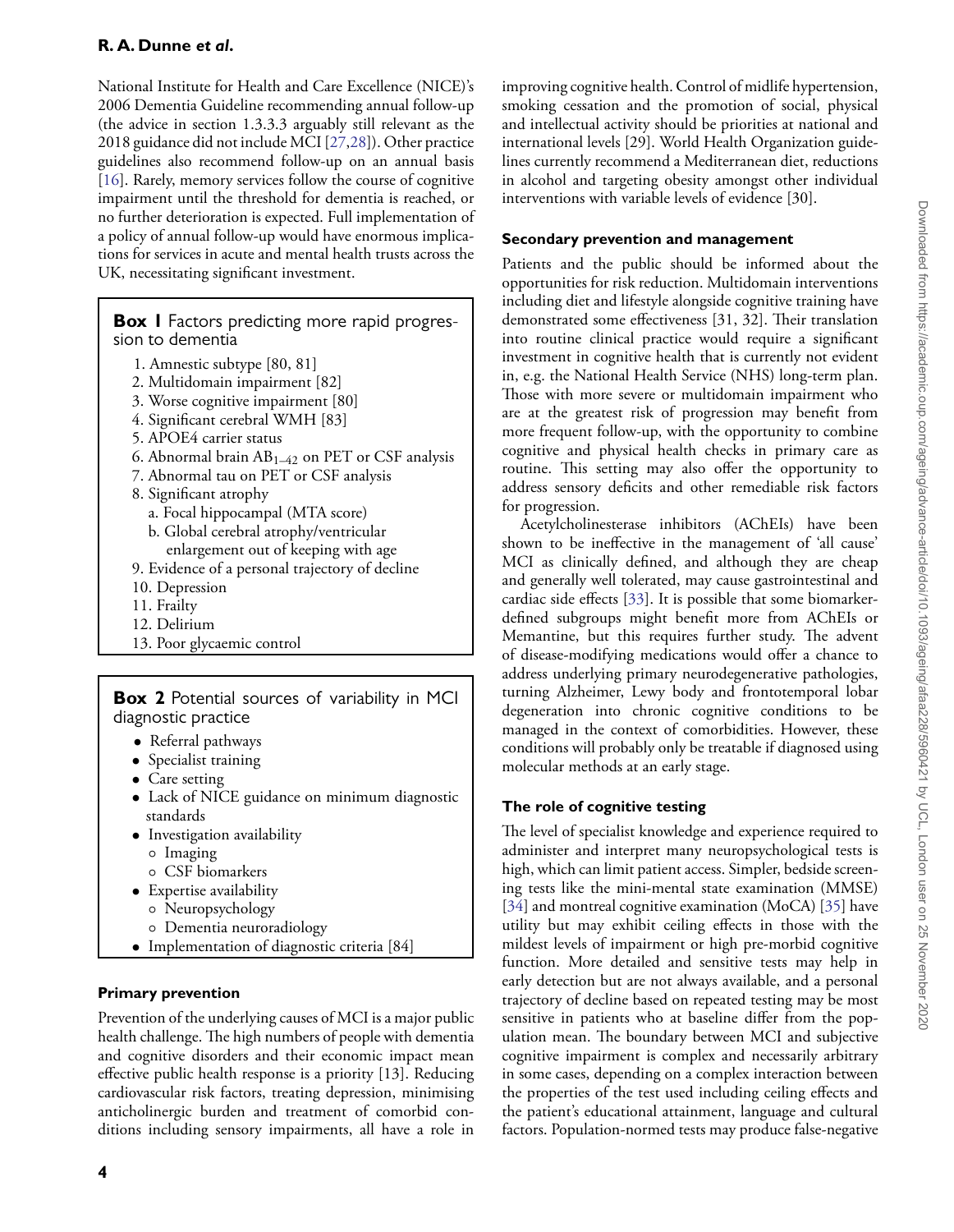results in those with premorbid functioning well above the mean, and false-positives in those with premorbid scores below the population mean, requiring tools to accurately assess premorbid function [\[36\]](#page-7-13).

Some modern cognitive tests take the advantage of computerised interfaces and continuous testing at higher temporal resolution [37–39]. These may combine testing modalities and examine multiple neurocognitive domains [\[40\]](#page-7-14), or focus on single, purportedly highly sensitive domains [37]. The increasing use of computer and smartphone technology in older populations means that there is potential for population norms to be developed with less research effort and expense than traditional methods while accounting for test–retest variability [41]. The aim of computerised testing goes beyond the measurement of trajectories and sensitive subtyping of neurodegenerative diseases [41]. Continuous monitoring may also offer simple measurements of functional status, beyond lists of ADLs, and more sensitively detect functional decline [42]. Computerised testing also invites telemedical applications, providing opportunities for early detection and diagnosis, for triaging those with subjective impairments, and in the era of the severe acute respiratory syndrome coronavirus 2 pandemic may allow at least some assessment of cognitive function while maintaining physical distancing measures. However, moving too rapidly to web-based healthcare risks exacerbating health inequalities. In the UK, internet use is markedly lower in the over-65 age group and lower still in those from ethnic minority backgrounds over 65 [43]. However, since 2011, this age group has seen the largest increase in recent internet use [\[44\]](#page-7-15).

#### **Structural neuroimaging**

The use of structural neuroimaging in the assessment of MCI in the UK is highly variable. Many clinicians requesting neuroimaging do not have access to the images themselves, relying only on written reports. Computed tomography is often used instead of magnetic resonance imaging (MRI) to 'rule out' structural causes of cognitive decline, although these are relatively rare. However, this may be because MRI is more costly, not commissioned or not available. The UK has the 2nd lowest number of MRI scanners per capita in the European Union (7.2/million) [45], of which 29% are at least 10 years old. Similarly, the UK has only 232 radiologists describing neuroimaging as a 'primary specialist interest' [46] of whom a minority are specialists in neurodegeneration. This suggests a need and opportunity for training and development of neuroradiologists, and decision-support tools trained on the large quantities of structural neuroimaging data acquired every year, which would require national harmonisation efforts. Although age-standardised norms are now available for volumetric analysis of hippocampal structures for the UK population, such analyses are little used clinically [47].

All diagnostic criteria for the major causes of dementia contain guidance on the use of MRI neuroimaging [\[48–](#page-7-16)51].

NICE currently recommends structural neuroimaging for subtyping in 'suspected early dementia'. However, although MCI represents a state of 'suspected early dementia', no further guidance is given on selection of appropriate structural imaging. Imaging should not replace a detailed clinical assessment, but can give insights into the presence, absence or degree of neuronal injury. MRI is also a sensitive indicator of cerebrovascular disease. The severity of white matter hyperintensities (WMH) may represent underlying ischemia and impact upon the course of cognitive symptoms [\[52\]](#page-7-17). Cerebrovascular disease is associated with a typical pattern of cognitive slowing and executive dysfunction with neuropsychiatric symptoms also affecting broader functioning like depression and apathy [53, 54]. However, relying on MRI images to provide a single attributable cause for complex cognitive and emotional changes is likely to over-emphasise the importance of age-related and often stable WMH, so integration with the clinical and neuropsychological picture is vital.

#### **Nuclear imaging**

Nuclear imaging is recommended by NICE for early dementia when the 'diagnosis is uncertain and Alzheimer's Disease (AD) is suspected'. For suspected AD and FTD, fluorodeoxyglucose positron emission tomography (FDG-PET) or single positron emission computed tomography (SPECT) scanning is recommended depending on availability; for suspected Dementia with Lewy Bodies (DLB), dopamine SPECT (or myocardial metaiodobenzylguanidine scintigraphy if not available) is suggested. Availability across the UK is, however, patchy; there are currently only 62 UK PET scanners, located usually in University teaching hospitals or research centres [55].

The 2018 NICE diagnostic guidance was limited to 'suspected dementia' and does not recommend amyloidsensitive PET-imaging. However, appropriate use criteria for amyloid PET imaging include 'Unexplained MCI' [56] [\(Box 3\)](#page-5-0). Since the evidence-based review for the 2018 NICE guidelines, several large-scale clinical studies have been published, which have consistently demonstrated the utility of PET in diagnosis and management. The Imaging Dementia-Evidence for Amyloid Scanning (IDEAS) study demonstrated changes in patient management in 60% of those with MCI after amyloid-PET although this was mostly driven by increased prescription of AChEIs to patients with a positive scan (an unlicensed indication in the UK); 24% of MCI patients received a change in 'counselling about safety and future planning' [57]. Emerging evidence suggests that accurate and timely diagnosis is beneficial even in the absence of disease-modifying therapies [58], but molecular diagnosis may also be a rate limiting factor in accessing novel disease-modifying medication. However, the evidence of clinical benefit, infrastructure and funding lag behind. Both clinical scanning time and relevant radiotracer manufacture in the UK is extremely limited. The potential impact of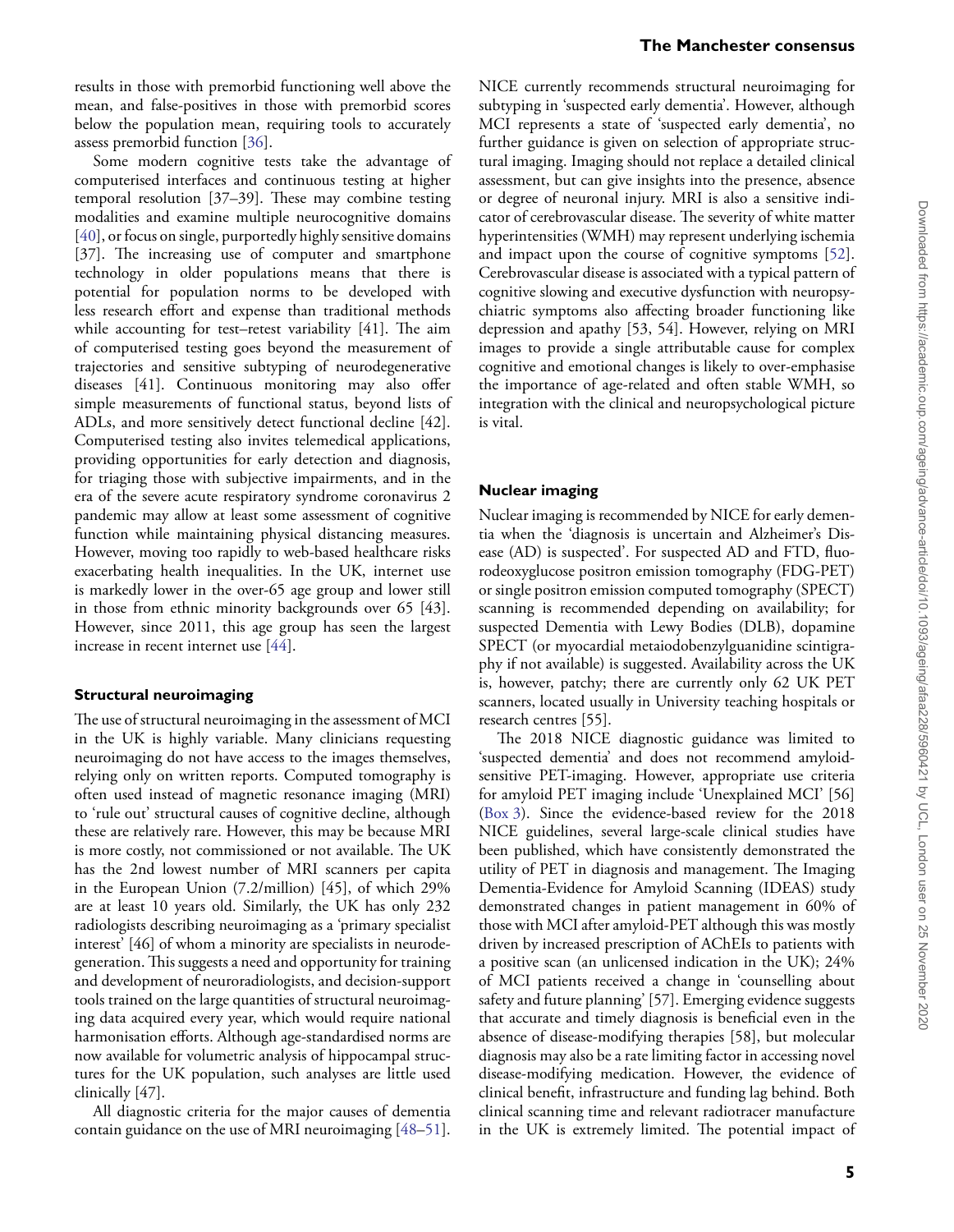PET-amyloid is the subject of ongoing health-economic research.

<span id="page-5-0"></span>**Box 3** Appropriate use criteria for amyloid-PET, used [with permission] from Johnson *et al*. [56]

Amyloid imaging is appropriate in the situations listed here for individuals with all of the following characteristics: (i) a cognitive complaint with objectively confirmed impairment; (ii) AD as a possible diagnosis, but when the diagnosis is uncertain after a comprehensive evaluation by a dementia expert and (iii) when knowledge of the presence or absence of A*β* pathology is expected to increase diagnostic certainty and alter management.

1. Patients with persistent or progressive unexplained MCI

2. Patients satisfying core clinical criteria for possible AD because of unclear clinical presentation, either an atypical clinical course or an etiologically mixed presentation

3. Patients with progressive dementia and atypically early age of onset (usually defined as 65 years or less in age)

**Amyloid imaging is inappropriate in the following situations**

4. Patients with core clinical criteria for probable AD with typical age of onset

5. To determine dementia severity

6. Based solely on a positive family history of dementia or presence of apolipoprotein E (APOE)*ε*4

7. Patients with a cognitive complaint that is unconfirmed on clinical examination

8. In lieu of genotyping for suspected autosomal mutation carriers

9. In asymptomatic individuals

10. Nonmedical use (e.g. legal, insurance coverage or employment screening)

#### **The role of fluid biomarkers:**

The development of blood and cerebrospinal fluid (CSF) based biomarkers could offset the significant capital investment the UK would need to expand PET diagnostic infrastructure and training to ensure access. Molecular biomarkers: phosphorylated tau, total tau, A*β*1–42 and perhaps neurofilament light (NFL) may offer a better combination of sensitivity and specificity than single-tracer nuclear studies, especially in older populations. However, this would depend on greater acceptance and availability of lumbar puncture in memory-clinic settings.

CSF biomarker testing has been increasingly used in research for over 15 years, with meta-analyses supporting its use to identify AD pathology in the context of MCI [59]. Similarly to imaging, this has moved from being used to exclude infectious or inflammatory processes towards providing positive evidence for underlying AD pathology. CSF analysis for phosphorylated tau and A*β*1–42 (or  $A\beta_{1-42}/A\beta_{1-40}$  ratio)—whose measurement is increasingly being standardised and automated [56, 60–63] are currently recommended (alongside FDG-PET) in the UK by NICE for the diagnosis of Alzheimer disease in those with suspected neurodegeneration if uncertainty remains after clinical assessment and structural imaging [64]. However, notwithstanding the advice to use in 'suspected early dementia', there is no concomitant guidance for use in MCI specifically, although current diagnostic criteria allow for a diagnosis of AD to be made at the MCI stage in the presence of AD biomarkers. CSF examination is rarely performed as part of the diagnostic work-up in the UK in contrast to many European centres [65], although it is safe, well tolerated [66] and cheaper than PET imaging.

In recent years there have been major advances in the development of blood-based biomarkers for AD (plasma A*β* and p-tau) and for all-cause neurodegeneration (serum NFL) [\[67,](#page-8-0) 68]. Clinical development and roll out of these measures would have major impacts on the molecular diagnosis of early neurodegeneration.

However, it will be necessary to develop age-specific norms and validate the sensitivity and specificity of both plasma and CSF biomarkers in representative samples including older people (including those with multiple pathologies, or age-related amyloidosis) and those with depression and severe enduring mental illness.

Measuring diagnostic test performance entails value judgements about the cost of false-positives and falsenegatives (the loss-function) [69]. In the absence of a disease-modifying medication, false-positive diagnoses may have greater impact on the patient than false-negatives. In the presence of an expensive disease modifier, there would be commensurate health and economic concerns of false-positive diagnosis. However, false-negative diagnoses might then represent missed opportunities for intervention before irreversible neuronal injury occurs. The impetus to use available molecular tests in MCI is strong, but concerns remain around their cost-utility. Health economic analyses are underway to examine patient and healthsystem cost-benefit [\[67\]](#page-8-0). Early evidence suggests identifying and reassuring people at lowest risk of progression (i.e. biomarker negative patients) may provide the greatest health economic benefit [70–72], and 74% of the general public indicate they would wish to know if they had Alzheimer's before any symptoms develop [73, 74]. Although qualitative interviews demonstrate that some with established cognitive impairment do not wish to know their prognosis, these people tend to be older, or managing other comorbidities [\[75\]](#page-8-1). Despite the 'mild' moniker, an MCI diagnosis can profoundly impact the individual and their perceived daily functioning, as well as family members and relationships. So, research on MCI should include not only measures of economic and healthcare utilisation, but also examine the psychosocial impact of investigation and diagnosis on patients and carers.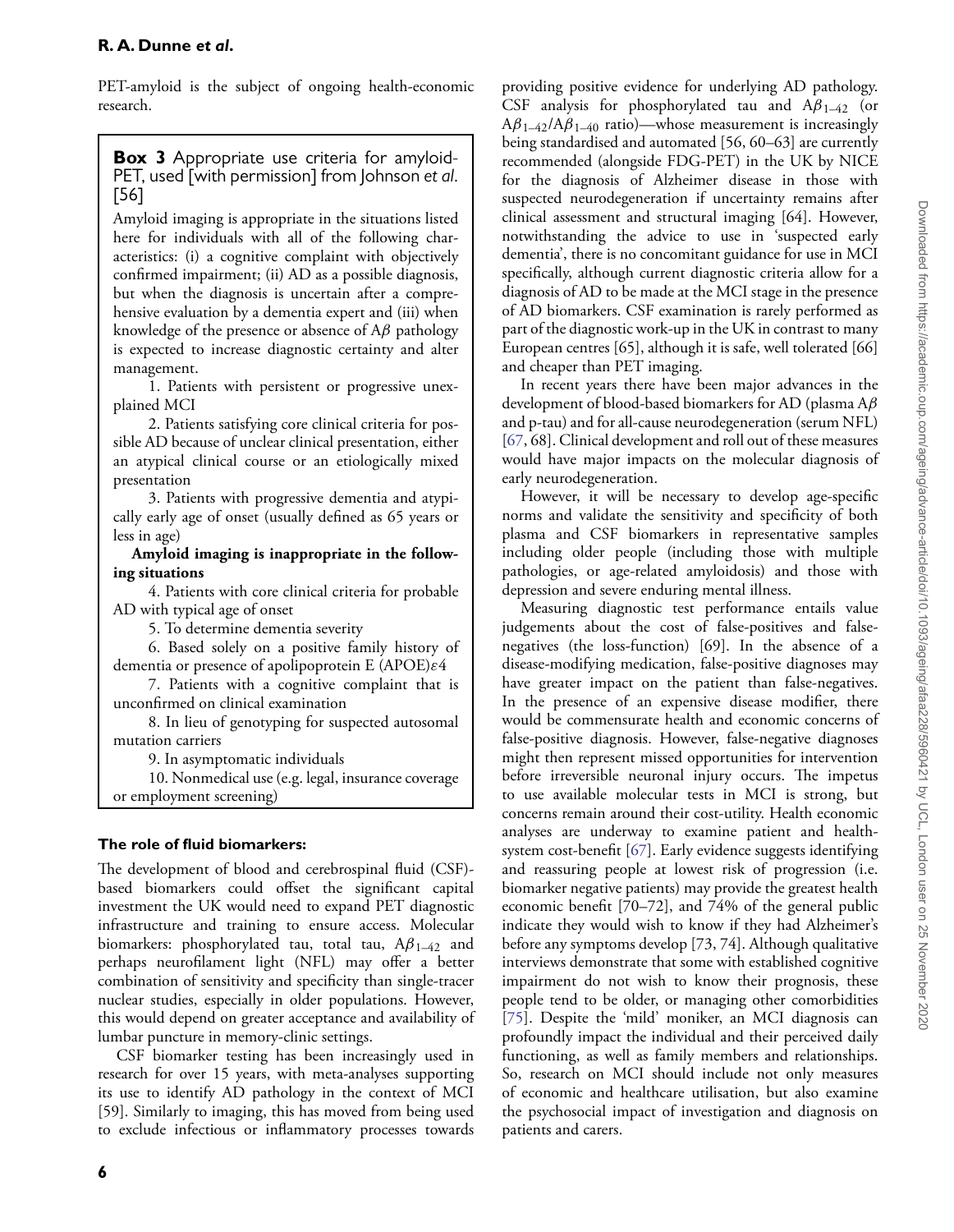Clinical benefits of accurate diagnosis may include the resolution of uncertainty for patient and clinician, discharge from regular clinic visits, referral to more appropriate specialties, advance care planning, access to clinical trials, advice on current and future treatments, and counselling, support and education.

#### **Research participation**

Patients should be offered research participation as a routine part of clinical care. In some settings, this may mean merely data collection. In others, clinical trials may be an option. National infrastructure like the 'Join Dementia Research' register should be routinely offered, in addition to information about participation in immediately locally available studies [\(https://www.joindementiaresearch.nihr.a](https://www.joindementiaresearch.nihr.ac.uk/) [c.uk/\)](https://www.joindementiaresearch.nihr.ac.uk/). Engagement in research will always be the subject of shared decision-making between practitioner and patient; however, research activity may be associated with better outcomes at individual and organisational levels [76, [77\]](#page-8-2).

Many studies of putative disease-modifying therapies and all studies of AChEs in MCI presumed due to AD were performed before the advent of molecular biomarkers or did not mandate them as inclusion criteria. This means that some interventional studies, including major Phase 3 trials [\[23\]](#page-7-9) will have included individuals not likely to develop AD dementia, reducing their statistical power. It follows that if a pivotal trial included biomarker-positivity as an inclusion criterion, similar evidence of biomarker positivity would be required for the drug to be used in clinical practice. The research community increasingly recognises the need for early detection and diagnosis in order to prepare for the advent of disease modification [78, 79]. The importance of homogeneity in clinical trial populations means that trialready populations for disease modification are increasingly likely to be drawn only from sites with the ability to perform molecular diagnostics (please see Supplementary Data for additional material and full reference list).

#### **Recommendations**

- There is currently no NICE guidance on MCI. This means there is no guidance as to how a large proportion of cases seen in UK cognitive and memory clinics should be investigated and managed. This leads to wide variation in clinical practice and hinders optimal management of these patients. NICE guidelines for the investigation and follow-up of the MCI syndrome are urgently required.
- MCI should be considered a clinical syndrome with heterogeneous underlying pathologies and not a diagnosis in its own right. Clinicians should attempt to provide patients with an explanation for their decline in cognition, which in some cases will include using biomarkers for the early detection of neurodegeneration.
- Over-investigation of people with subjective cognitive problems but little objective evidence of cognitive decline may exacerbate health anxieties where present.
- For patients falling within the rubric of MCI, it is important to identify and treat potentially modifiable contributions to their cognitive dysfunction including but not limited to the treatment of physical illness, depression and other psychiatric disorders, isolation, optimisation of hearing and visual disturbance, recommendations and interventions to promote alcohol cessation, and rationalisation of medications (e.g. anticholinergics, hypnotics and opiates).
- Given the heterogeneity of MCI, decisions about whom to investigate and the depth of that investigation, including the utility of molecular biomarkers, should be made on an individual basis. However, as for patients with dementia, blood screening is recommended, and patients with objective cognitive decline are likely to be offered structural imaging.
- Patients with MCI should have equitable access to neuropsychological testing and expertise.
- Procedures for implementing monitoring technologies of cognition and functional deterioration in clinical practice are required.
- NICE guidance for dementia supports the use of CSF biomarkers in the diagnosis of Alzheimer's disease. Given the complexity of diagnosing patients with MCI and emerging evidence that CSF can aid in prognostication, CSF sampling may be useful on an individual by individual basis in patients with MCI in whom a diagnosis of Alzheimer's disease is suspected. The NHS requires evidence-based guidance on the use of biomarkers in mild cognitive impairment, and this should form part of any NICE guidance. The advent of disease-modifying therapies for prodromal Alzheimer's disease would mean that significant investment in biomarker and neuroimaging infrastructure would be necessary to ensure timely access for NHS patients. This will require significant planning and engagement with commissioners and providers.
- Patients with MCI should be offered review at least annually in either primary or secondary care.
- All patients with MCI should be offered access to research.
- Research on MCI should include not only measures of economic and healthcare utilisation, but also examine the psychosocial impact of being diagnosed with MCI on patients and carers.

**Supplementary Data:** [Supplementary data](https://academic.oup.com/ageing/article-lookup/doi/10.1093/ageing/afaa228#supplementary-data) mentioned in the text are available to subscribers in *Age and Ageing* online.

#### **Declaration of Sources of Funding:** None.

**Declaration of Conflicts of Interest:** Richard Perry has received honoraria for advisory work for Biogen, Roche and Lilly regarding treatments for Alzheimer's Disease. Dr Chris Kalafatis is the Chief Medical Officer of Cognetivity. Sube Banerjee reports grants and personal fees from Abbvie, personal fees and non-financial support from Lilly, personal fees from Eleusis, personal fees from Daval International, personal fees from Boehringer-Ingelheim, personal fees from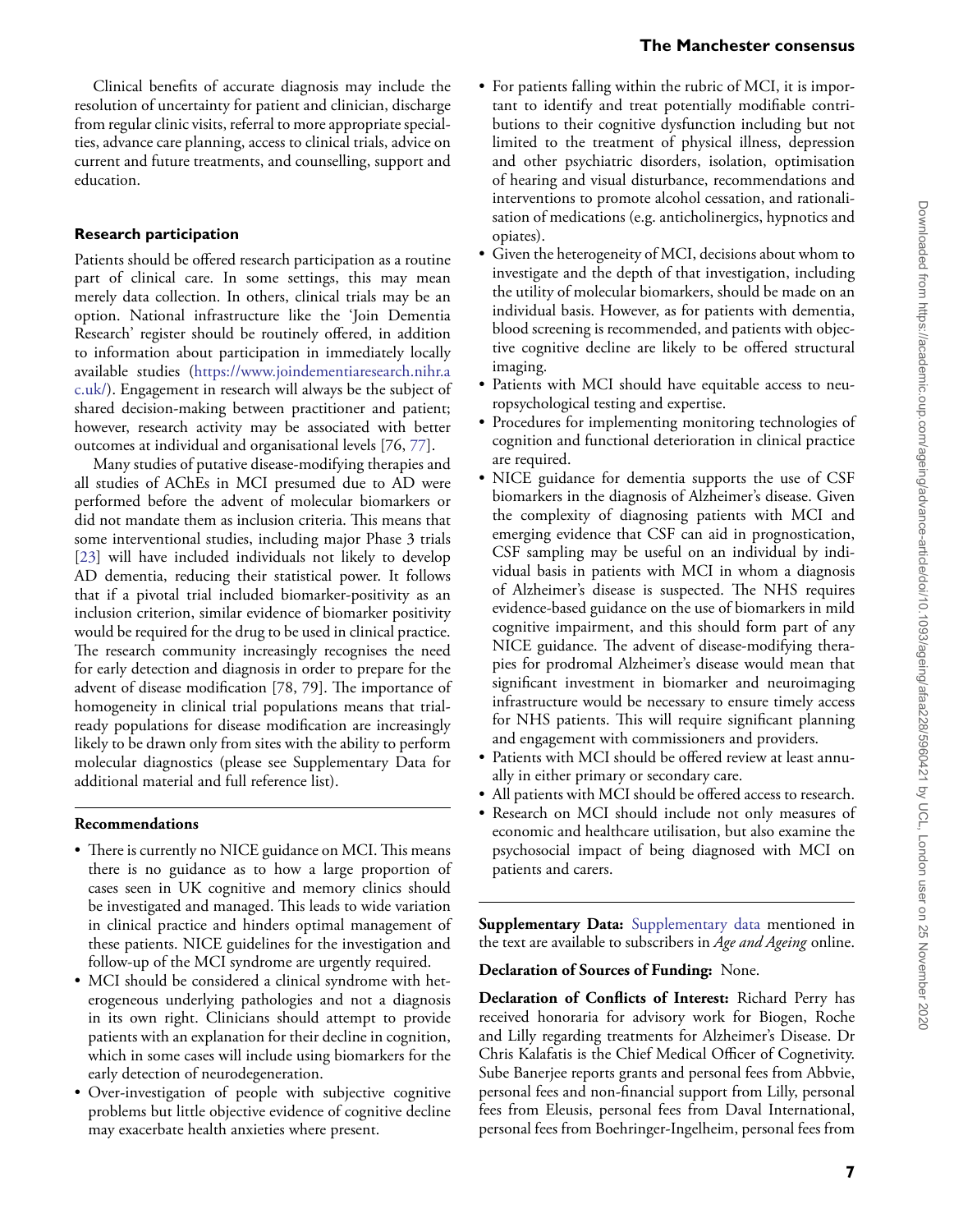## **R. A. Dunne** *et al***.**

Axovant, personal fees from Lundbeck, personal fees from Nutricia, outside the submitted work; he has been employed by the Department of Health for England. Alistair Burns is Consultant Editor for the International Journal of Geriatric Psychiatry, NHS England, National Clinical Director for Dementia, non-pecuniary lectures for various organisations, pecuniary medico-legal reports and private practice, pecuniary, DVLA report writing. Dr Isaacs has attended an advisory board for Biogen, had registration fees and expenses paid for by Roche to attend the 2019 AD/PD conference and has been a Principal Investigator on clinical trials in prodromal AD sponsored by Roche. Dr Ben Underwood is the clinical director of the Windsor Research Unit/Gnodde Goldman Sachs Unit for Translational Neuroscience in Cambridge, which does academic and commercial clinical trials in dementia. He is the CRN lead for the east of England for dementia and national lead for stratified medicine in dementia. He is married to Dr Rosalind Tandy, the clinical commissioner for mental health in West Suffolk. Jill Rasmussen is the Royal Coll General Practitioners Clinical Representative for Dementia and has received payments for consultancy/advisory boards/speaker bureaus from a number of Pharmaceutical Companies from psi-napse, an Independent consultancy. Dr Dunne is clinical director of the Greater Manchester (GM) Dementia Research Centre, NIHR-CRN Dementia lead for GM and has been a Principal Investigator on NIHR and Industry-funded clinical trials. Dennis Chan is funded by the Wellcome Trust, Alzheimer's Research UK and the UCL Sainsbury Wellcome Centre.

## **References**

The full list of references can be found in [Appendix 2.](https://academic.oup.com/ageing/article-lookup/doi/10.1093/ageing/afaa228#supplementary-data)

- <span id="page-7-0"></span>**1.** Petersen RC. Mild cognitive impairment. Lancet 2006; 367:1979. doi: [10.1016/S0140-6736\(06\)68881-8.](https://doi.org/10.1016/S0140-6736(06)68881-8)
- **2.** Winblad B, Palmer K, Kivipelto M *et al.* Mild cognitive impairment–beyond controversies, towards a consensus: report of the international working group on mild cognitive impairment. J Intern Med 2004; 256: 240–6.
- **7.** Petersen RC. Mild cognitive Impairment: Aging to Alzheimer's Disease. New York: Oxford University Press, 2003.
- **8.** Sachdev PS, Lipnicki DM, Kochan NA *et al.* The prevalence of mild cognitive impairment in diverse geographical and Ethnocultural regions: the COSMIC collaboration. PLoS One 2015; 10: e0142388.
- **10.** Jack CR, Lowe VJ, Weigand SD *et al.* Serial PIB and MRI in normal, mild cognitive impairment and Alzheimer's disease: implications for sequence of pathological events in Alzheimer's disease. Brain 2009; 132: 1355–65.
- **14.** Vos SJB, Xiong C, Visser PJ *et al.* Preclinical Alzheimer's disease and its outcome: a longitudinal cohort study. The Lancet Neurology 2013; 12: 957–65.
- **15.** Dubois B, Hampel H, Feldman HH *et al.* Preclinical Alzheimer's disease: definition, natural history, and diagnostic criteria. Alzheimers Dement 2016; 12: 292–323.
- <span id="page-7-5"></span>**16.** Livingston G, Sommerlad A, Orgeta V *et al.* Dementia prevention, intervention, and care. The Lancet 2017; 390: 2673–734.
- **19.** Petersen RC, Lopez O, Armstrong MJ *et al.* Practice guideline update summary: mild cognitive impairment: report of the guideline development, dissemination, and implementation Subcommittee of the American Academy of neurology. Neurology 2018; 90: 126–35.
- <span id="page-7-6"></span>**20.** Gillis C, Mirzaei F, Potashman M *et al.* The incidence of mild cognitive impairment: a systematic review and data synthesis. Alzheimers Dement (Amst) 2019; 11: 248–56.
- <span id="page-7-7"></span>**21.** Cook LD, Nichol KE, Isaacs JD. The London memory service audit and quality improvement programme. BJPsych Bulletin 2019; 43: 215–20.
- <span id="page-7-8"></span>**22.** Rabinovici GD, Carrillo MC, Forman M *et al.* Multiple comorbid neuropathologies in the setting of Alzheimer's disease neuropathology and implications for drug development. Alzheimers Dement (N Y) 2017; 3: 83–91.
- <span id="page-7-9"></span>**23.** McWhirter L, Ritchie C, Stone J *et al.* Functional cognitive disorders: a systematic review. Lancet Psychiatry 2020; 7: 191–207.
- **24.** Beach TG, Monsell SE, Phillips LE *et al.* Accuracy of the clinical diagnosis of Alzheimer disease at National Institute on Aging Alzheimer disease Centers, 2005-2010. J Neuropathol Exp Neurol 2012; 71: 266–73.
- <span id="page-7-10"></span>**27.** Petersen RC, Caracciolo B, Brayne C *et al.* Mild cognitive impairment: a concept in evolution. J Intern Med 2014; 275: 214–28.
- <span id="page-7-11"></span>**28.** Dubois B, Feldman HH, Jacova C *et al.* Advancing research diagnostic criteria for Alzheimer's disease: the IWG-2 criteria. Lancet Neurol 2014; 13: 614–29.
- **31.** Pink J, O'Brien J, Robinson L *et al.* Dementia: assessment, management and support: summary of updated [NICE guidance. BMJ 2018; 361: k2438. doi:](https://doi.org/10.1136/bmj.k2438) 10.1136/ bmj.k2438.
- <span id="page-7-12"></span>**33.** World Health O. Risk reduction of cognitive decline and dementia: WHO guidelines. Geneva: World Health Organization, 2019. xiii; 78.
- <span id="page-7-13"></span>**36.** Russ TC, Morling JR. Cholinesterase inhibitors for mild cognitive impairment. Cochrane Database Syst Rev 2012; CD009132.
- <span id="page-7-14"></span><span id="page-7-1"></span>**40.** Chan D, Gallaher LM, Moodley K *et al.* The 4 mountains test: a short test of spatial memory with high sensitivity for the diagnosis of pre-dementia Alzheimer's disease. J Vis Exp 2016. doi: [10.3791/54454.](https://doi.org/10.3791/54454)
- <span id="page-7-15"></span><span id="page-7-2"></span>**44.** Sternin A, Burns A, Owen AM. Thirty-five years of computerized cognitive assessment of aging-where are we now? Diagnostics (Basel) 2019; 9: 114.
- <span id="page-7-16"></span><span id="page-7-3"></span>**48.** OECD. Magnetic resonance imaging (MRI) units (indicator). 2019. Available at [https://data.oecd.org/healtheqt/magnetic](https://data.oecd.org/healtheqt/magnetic-resonance-imaging-mri-units.htm)[resonance-imaging-mri-units.htm](https://data.oecd.org/healtheqt/magnetic-resonance-imaging-mri-units.htm) (accessed 24 November 2019).
- **49.** Royal College of Radiologists. Clinical Radiology Workforce Census 2018 Report: The Royal College of Radiologists; 2019 [updated April 2019. Available from: [https://www.rcr.ac.uk/](https://www.rcr.ac.uk/system/files/publication/field_publication_files/clinical-radiology-uk-workforce-census-report-2018.pdf) [system/files/publication/field\\_publication\\_files/clinical-radio](https://www.rcr.ac.uk/system/files/publication/field_publication_files/clinical-radiology-uk-workforce-census-report-2018.pdf) [logy-uk-workforce-census-report-2018.pdf.](https://www.rcr.ac.uk/system/files/publication/field_publication_files/clinical-radiology-uk-workforce-census-report-2018.pdf)
- **50.** Nobis L, Manohar SG, Smith SM *et al.* Hippocampal volume across age: Nomograms derived from over 19,700 people in UK biobank. NeuroImage: Clinical 2019; 23. doi: [10.1016/j.nicl.2019.101904.](https://doi.org/10.1016/j.nicl.2019.101904)
- <span id="page-7-17"></span><span id="page-7-4"></span>**51.** McKeith IG, Boeve BF, Dickson DW *et al.* Diagnosis and management of dementia with Lewy bodies: fourth consensus report of the DLB consortium. Neurology 2017; 89: 88–100.